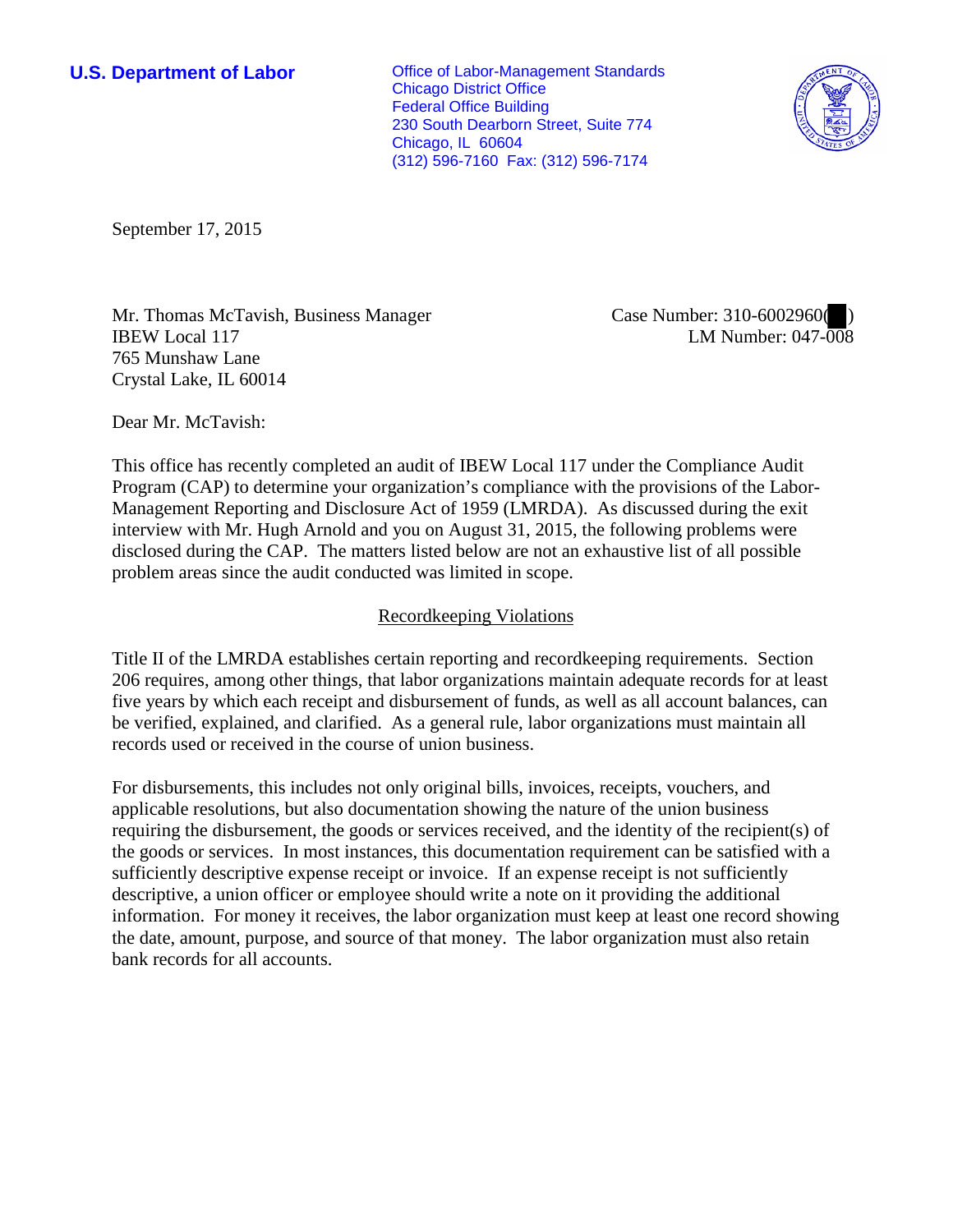The audit of Local 117's 2013 records revealed the following recordkeeping violations:

1. Duplicate Receipts and Receipts Journal

Entries in Local 117's receipts journal reflected the date the union deposited money, but not the date money was received as printed on the duplicate receipts. Failure to record in the receipts journal the date money was received resulted in the union reporting some receipts in 2013 even though it actually received them in 2012.

In addition, Local 117 informed OLMS that over one-half of the membership elects to disburse their yearly dues payments to the local from their Vacation Fund which is administered by one of the Local's benefit funds. The Vacation Fund disbursed those dues payments to the union in February 2013. However, many of the duplicate dues receipts for those payments were printed in December 2012.

Union receipts records must show the actual date of receipt. The date of receipt is required to verify, explain, or clarify amounts required to be reported in Statement B (Receipts and Disbursements) of the LM-2. The LM-2 instructions for Statement B state that the labor organization must record receipts when it actually receives money and disbursements when it actually pays out money.

2. Vacation Time

The local does not maintain a centralized record of vacation time earned and used by the full-time employees and officers. The president and treasurer, or corresponding principal officers, must ensure that the union maintains adequate records to verify the number of vacation hours accrued and used each year. Vacation records must indicate the date on which vacation time is used and the number of hours used.

Based on your assurance that Local 117 will retain adequate documentation in the future, OLMS will take no further enforcement action at this time regarding the above violations.

## Reporting Violations

The audit disclosed a violation of LMRDA Section 201(b), which requires labor organizations to file annual financial reports accurately disclosing their financial condition and operations. The Labor Organization Annual Report (Form LM-2) filed by Local 117 for the fiscal year ended December 31, 2013, was deficient in the following areas:

1. Subsidiary Organization

Item 11(b) (Did the labor organization have a subsidiary organization as defined in Section X of the Instructions?) should have been answered, "Yes," because the union has a whollyowned building association which holds title to the local's building in Crystal Lake, IL. Provide in Item 69 (Additional Information) the name, address, and purpose of the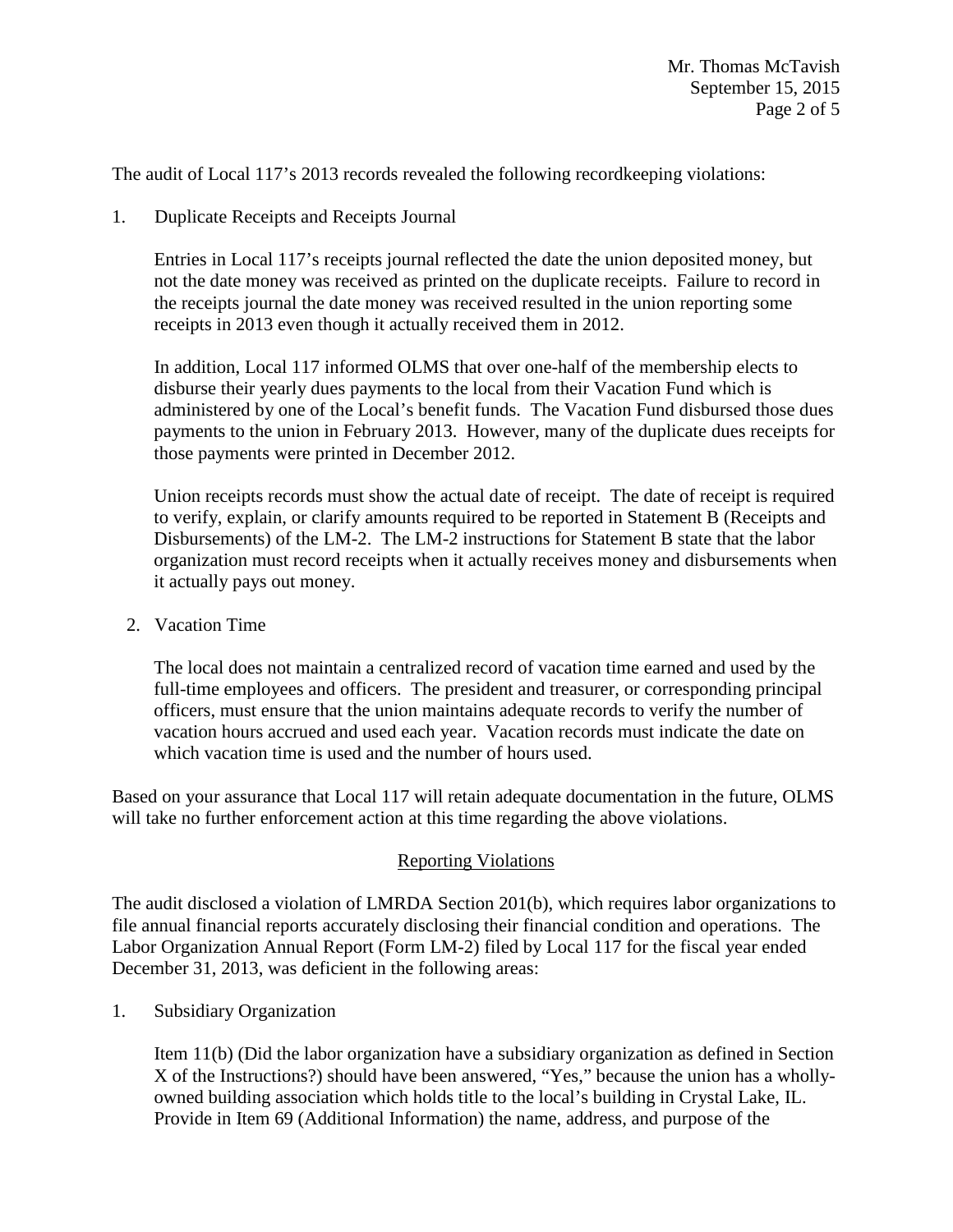subsidiary organization and indicate whether the information concerning its financial condition and operations is included in the Form LM-2 or in a separate report.

2. Acquire/Dispose of Property

Item 15 (During the reporting period did your organization acquire or dispose of any assets in any manner other than by purchase or sale?) should have been answered, "Yes," because the union gave away Jewel and Home Depot gift cards totaling at least \$700.00 and traded in a 2008 Chevy Trailblazer during the year. The union must identify the type and value of any property received or given away in Item 69 (Additional information) of the LM report along with the identity of the recipient(s) or donor(s) of such property. The union does not have to itemize every recipient of such giveaways by name. The union can describe the recipients by broad categories if appropriate such as "members" or "new retirees." In addition, the union must report the cost, book value, and trade-in allowance for assets that are traded in.

3. Rates of Regular Dues

Item 21(a) (Rates of Regular Dues/Fees) was reported as \$2.20 per month (the local's share of monthly dues), but the audit revealed that the actual dues rate was \$32.20 per month. Although the local only retains \$2.20 as its share of the regular dues from members, the local must also report the \$30.00 portion that it later transmits to the International Union.

4. Inventory of Supplies for Resale

Local 117 did not report the inventory of its supplies (t-shirts, hats, coats) held in the union office for resale. The LM-2 instructions require that the union report the book value of any supplies for resale on hand at the beginning and end of the year in Item 28 and Schedule 7 (Other Assets).

5. Dues and Agency Fees

Local 117 failed to report all dues from its members in Item 36 (Dues and Agency Fees). The local erroneously reported \$151,427 of the dues in Item 37 (Receipt of Per Capita Tax) that it sends to the International Union. The LM-2 instructions require the total dues received by the labor organization, such as regular and working dues, including any portion that will be later transmitted to the International Union, to be reported in Item 36.

6. Receipt Dates for Dues

Local 117 erroneously reported cash dues in Item 36 (Dues and Agency Fees) that were received from members in the prior fiscal year (FYE 12/31/2012). The local reported the dues as received on the date the union deposited the money, as opposed to the date money was actually received as printed on the duplicate receipts. It appears that the union may have also erroneously reported cash dues on the LM-2 report for fiscal year ending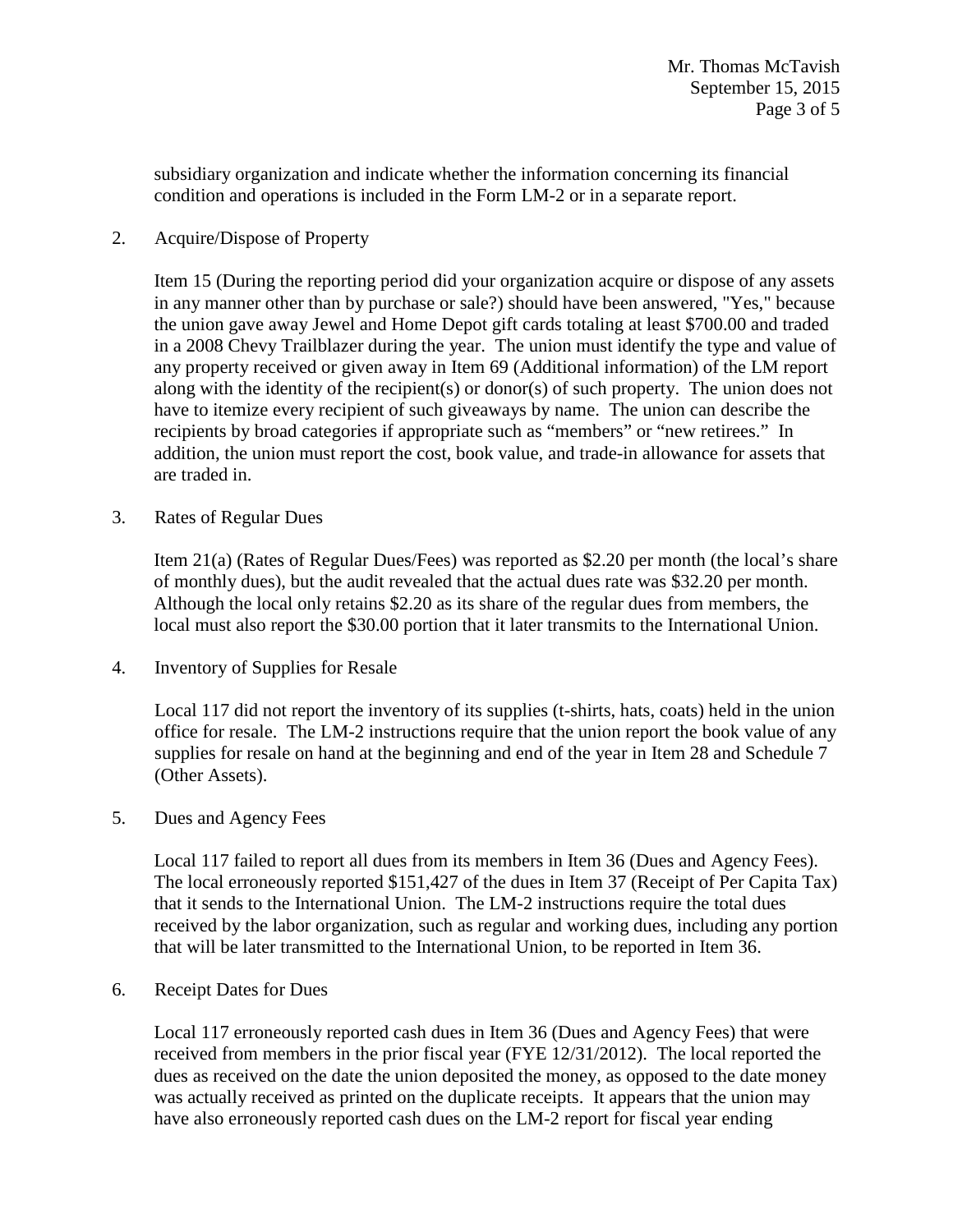December 31, 2014 that were actually received from members in 2013. The LM-2 instructions require all dues to be recorded when it is actually received by the labor organization rather than the dates that it is deposited into the union's bank account.

7. Failure to File Bylaws

The audit disclosed a violation of LMRDA Section 201(a), which requires that a union submit a copy of its revised constitution and bylaws with its LM report when it makes changes to its constitution or bylaws. Local 117 amended its constitution and bylaws in 1994, but did not file a copy with its LM report for that year.

Local 117 has now filed a copy of its constitution and bylaws.

Local 117 must file an amended Form LM-2 for the fiscal year ended December 31, 2013, to correct the deficient items discussed above. In addition, as Local 117 has already filed its Form LM-2 for fiscal year ended December 31, 2014 which contains the deficient items, the local must file an amended Form LM-2 for 2014 as well. The reports must be filed electronically using the Electronic Forms System (EFS) available at the OLMS website at www.olms.dol.gov. The amended Forms LM-2 must be filed no later than October 5, 2015. Before filing, review the reports thoroughly to be sure they are complete and accurate.

## Other Issues

## 1. Signing Blank Checks

During the audit, you advised that Treasurer Raymond Pieroni and President Patrick Nohl sign blank checks. Article XV, Section  $1(g)$  of IBEW's International Constitution require that all checks be counter-signed by the president and treasurer. The two signature requirement is an effective internal control of union funds. Its purpose is to attest to the authenticity of a completed document already signed. However, signing a blank check in advance does not attest to the authenticity of a completed check, and negates the purpose of the two signature requirement. OLMS recommends that Local 117 review these procedures to improve internal control of union funds.

2. Duplicate Receipts for Sale of Supplies

Local 117 records the sale of supplies in the union's receipts journal but does not issue receipts to the purchasers. OLMS recommends that Local 117 use a duplicate receipt system where the union issues original pre-numbered receipts to all individuals who purchase supplies and retains copies of those receipts. A duplicate receipt system is an effective internal control because it ensures that a record is created of income which is not otherwise easily verifiable.

I want to extend my personal appreciation to IBEW Local 117 for the cooperation and courtesy extended during this compliance audit. I strongly recommend that you make sure this letter and